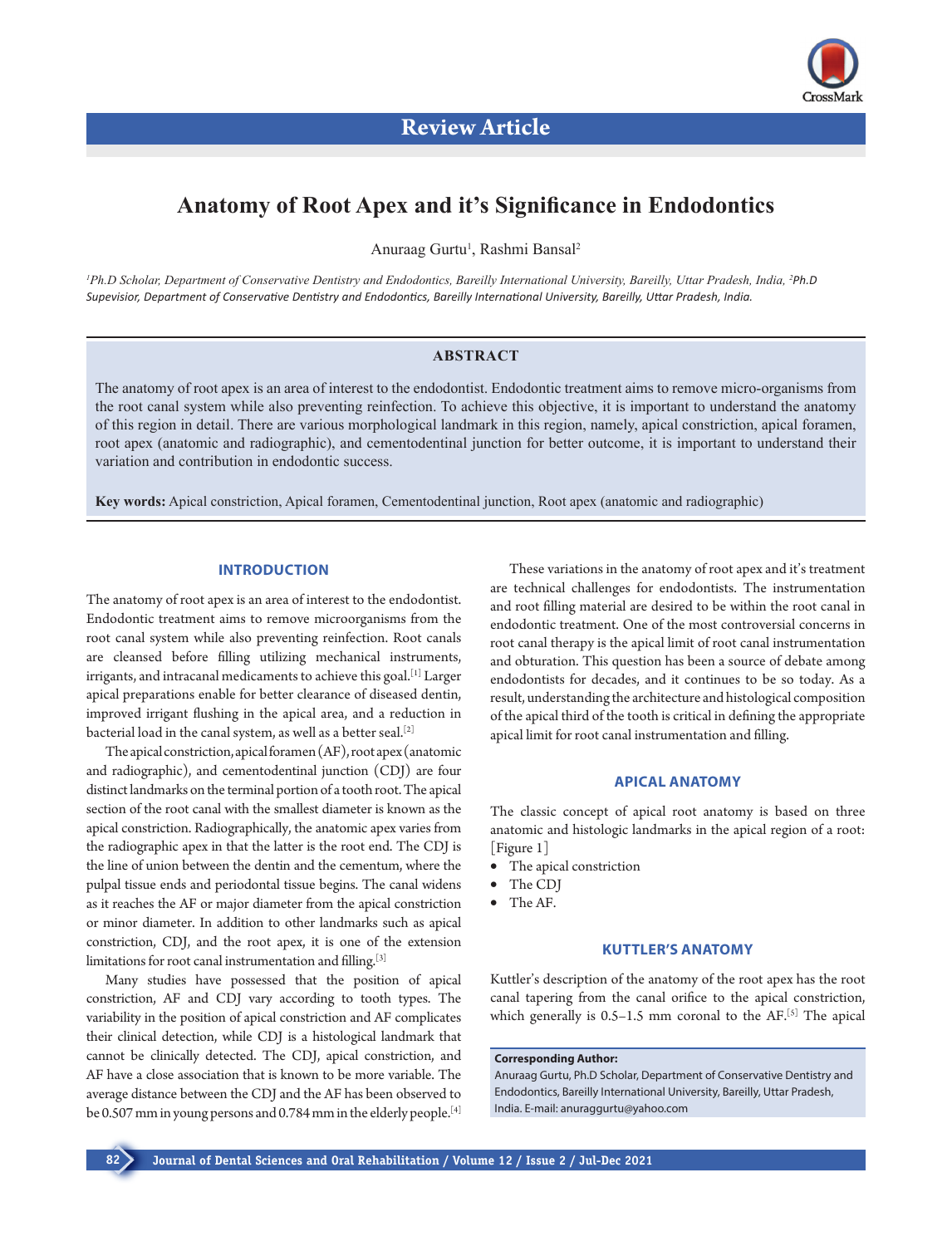constriction, also known as the "apical stop," is the apical part of the root canal system with the smallest diameter. The apical constriction is the point at which pulpal tissue ends and periodontal tissue begins. Apically, the minor diameter expands to the major diameter (AF). The use of root canal devices in this location causes postoperative pain as well as a delay in healing. Because it will serve as a "apical dentin matrix," the root canal instrumentation and obturation should be up to this anatomical landmark.[6] Dummer *et al*. described the configuration of apical constriction as of the following types<sup>[7]</sup> [Figure 2].

- Type A. Tapering single constriction
- • Type B. Tapering constriction with the narrowest portion near the actual apex
- Type C. Constriction followed by another constriction (multiconstrictions)
- Type D. Long parallel constriction.

## **CLINICAL SIGNIFICANCE**

Instrumentation that extends beyond the restriction is unnecessary and it may lead to, perforations of the floor of the nose, maxillary sinus, or mandibular canal as a result of significant over extension of instruments can lead to severe post-treatment pain, delayed healing, and eventual failure.







**Figure 2:** Shapes of apical constriction by Dummer *et al*.

The cementodentinalis the point in the canal where cementum meets dentin, separating pulp tissue from periodontal tissues. The CDJ can be found in a variety of places in the root canal. It is usually not in the same location as the apical constriction, and it is estimated to be about 1 mm away from the AF. The canal widens as it approaches the AF, or major apical diameter, from the apical constriction, or minor apical diameter. The area between the major and minor diameters has been described as funnel-shaped, hyperbolic, or morning glory-shaped [Figure 3]. In a young person, the distance between the major and minor apical diameters is 0.5 mm [Figure 4], but in an older person, it is 0.67 mm.  $[6]$ 

## **CLINICAL SIGNIFICANCE**

The relevance of the CDJ stems from the fact that it has been suggested by a number of researchers as the precise location, where the root canal should be filled. According to Kuttler (1955), the distance between the CDJ and the AF averaged 0.507 mm in young persons and 0.784 mm in older people, allowing the clinician to more exactly quantify the length of the root filling.<sup>[5]</sup>



**Figure 3:** Morning glory appearance of apical third



**Figure 4:** Position of cementodentinal junction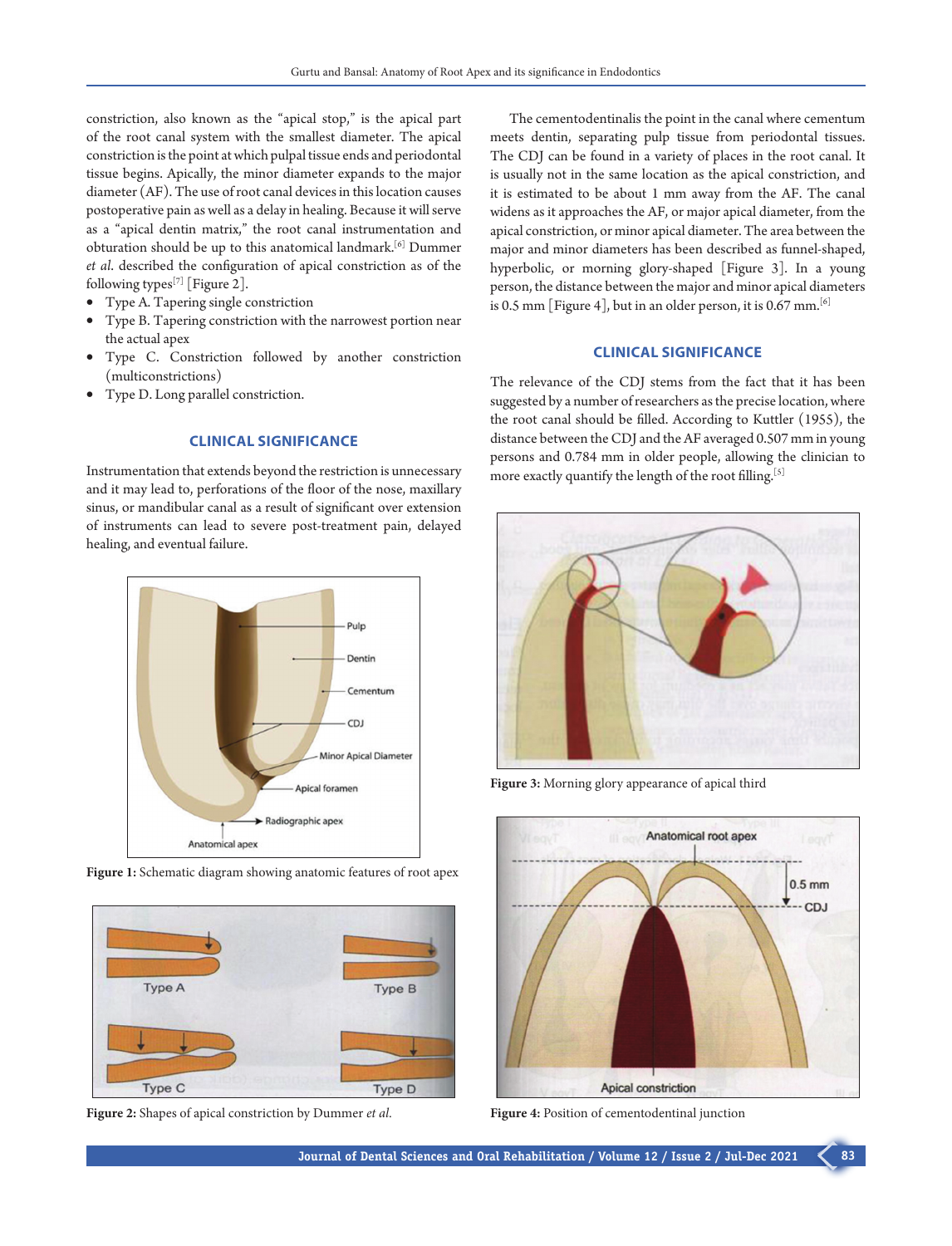The AF is the "circumference or rounded edge, like a funnel or crater, that differentiates the termination of the cemental canal from the exterior surface of the root." The AF do not exit at the apex (mostly 0.5–1.0 mm offset from center), may be mesial, distal, lingual, or labial.[8] In young incompletely developed tooth, the AF is funnel shaped, with the wider portion extending outward known as "Blunder buss apex." At that point, periodontal tissue fills the funnel's mouth, which is later replaced by dentin and cementum. The AF narrows and moves away from the apex as the root grows. The gap between the apical constriction and the AF takes on the shape of a "morning glory" flower. The diameter of the foramen is 502 µm in individuals 18–25 years of age and 681 µm in those over age 55, which demonstrates the growth of the AF with age.

## **IMPORTANCE OF APICAL PATENCY**

Apical patency simply refers to the passage of a little instrument beyond the boundaries of the root to avoid occlusion of the foramen due to the accumulation of dentin debris during root canal therapy. By enabling the flow of irrigants and then the obturation material, this process assures a biologic cleansing of the apical most region.<sup>[9]</sup>

#### **WORKING WIDTH**

Apical width or working width is the term said for the size of the preparation to which the apical portion of the canal should be enlarged.

## **WORKING LENGTH**

Various working lengths have been recommended, but it appears that a working length of 1 mm coronal to the root apex is the most frequently recognized strategy. The cemental canal should not be instrumented<sup>[10,11]</sup>. The most important consideration during root canal therapy for teeth with living pulp has been to maintain the vitality of the pulp stump part of the canal. As a result, numerous author has suggested that the working length be set 1–2 mm below the apex of the radiographic root.<sup>[5]</sup> According to Kuttler, all root canal treatments should end 0.5 mm short of the AF, as this is the point closest to the apical constriction. Depending on the individual root being treated, a working length of 0.5–1.5 mm short of the radiographic apex was advised as an acceptable working length to stay near to the apical constriction.[6] Under instrumentation can result in a loss of working length and an apical build-up of infectious debris. Although it has yet to be established that apical debris slows or hinders healing, it should be avoided.[12]

#### **CDJ AS THE IDEAL APICAL TERMINATION POINT**

The CDJ is an appropriate place to end treatment. Theoretically, sealing the root canal system at this point would prevent microbial escape into the periapical tissues and tissue fluid access into the canal space. The CDJ, on the other hand, is a histological site that cannot be clinically diagnosed and changes in appearance from

tooth to tooth. The CDJ of certain teeth was found inside the root canal, according to Saad and Al-Yahya. As a result of these findings, the CDJ cannot be used as a root canal therapy endpoint.<sup>[13]</sup>

# **APICAL CONSTRICTION AS THE IDEAL APICAL TERMINATION POINT**

Cleaning and filling the Apical Foramen's root canal has been suggested. Only histological examination can pinpoint the exact location of the Apical Foramen. As a result, it is not a reliable reference point for determining working length. It has been advised that root canal instrumentation be extended to 1 mm short of the radiographic apex, ensuring closer approximation to the Apical Foramen position.<sup>[14]</sup> The smallest apical dimension achievable for root canal instrumentation would be the apical constriction. Termination at this point would cause the least amount of tissue damage and, as a result, need the least amount of repair. Working length should be determined as near to the apical constriction as feasible, according to the European Society of Endodontology's (2006) quality recommendations. Furthermore, the diverging form of the canal apical to the apical constriction would make cleaning and sealing problematic.

When instrumentation and filling terminated at the level of the apical constriction, the most positive histology reaction was obtained in the periapical area. Instrumentation to the apical constriction resulted in 90% healing in affected teeth, according to Sjögren *et al*. If the AF could not be found radiographically, several teeth were produced 1 mm short of the radiological apex. Teeth with instrumentation that could be extended to the apical constriction had better treatment results than teeth, where the apical constriction could not be negotiated. The radiographic apex is the best apical termination location. To account for all apical ramifications in the disinfection and root filling operations, Schilder proposed instrumenting and root filling up to the radiographic apex.[16] On the other hand, complete instrumentation and filling of the lateral canals proved nearly impossible. Before stepping back to construct an apical stop for root filling, Simon suggested instrumenting the radiographic apex. There are no long-term results to back up this theory.

## **APICAL LIMIT OF INSTRUMENTATION AND ROOT FILLING FOR INFECTED TEETH**

Although the apical 3 mm of the root is the most important, the entire diseased root canal should be thoroughly cleaned. Microorganisms that live near the canal's apex have easier access to the periapical tissue. This would allow them to obtain sustenance while also causing damage to the surrounding structures. Bacteria will be numerous in the apical portions of infected root canals with periapical lesions. After a single-visit treatment, bacteria were discovered at the level of the AF and remained in locations inaccessible to instrumentation in the apical part of roots. The bacterial profiles of infected canals' apical parts, on the other hand, revealed a diversity of microorganisms identical to the coronal